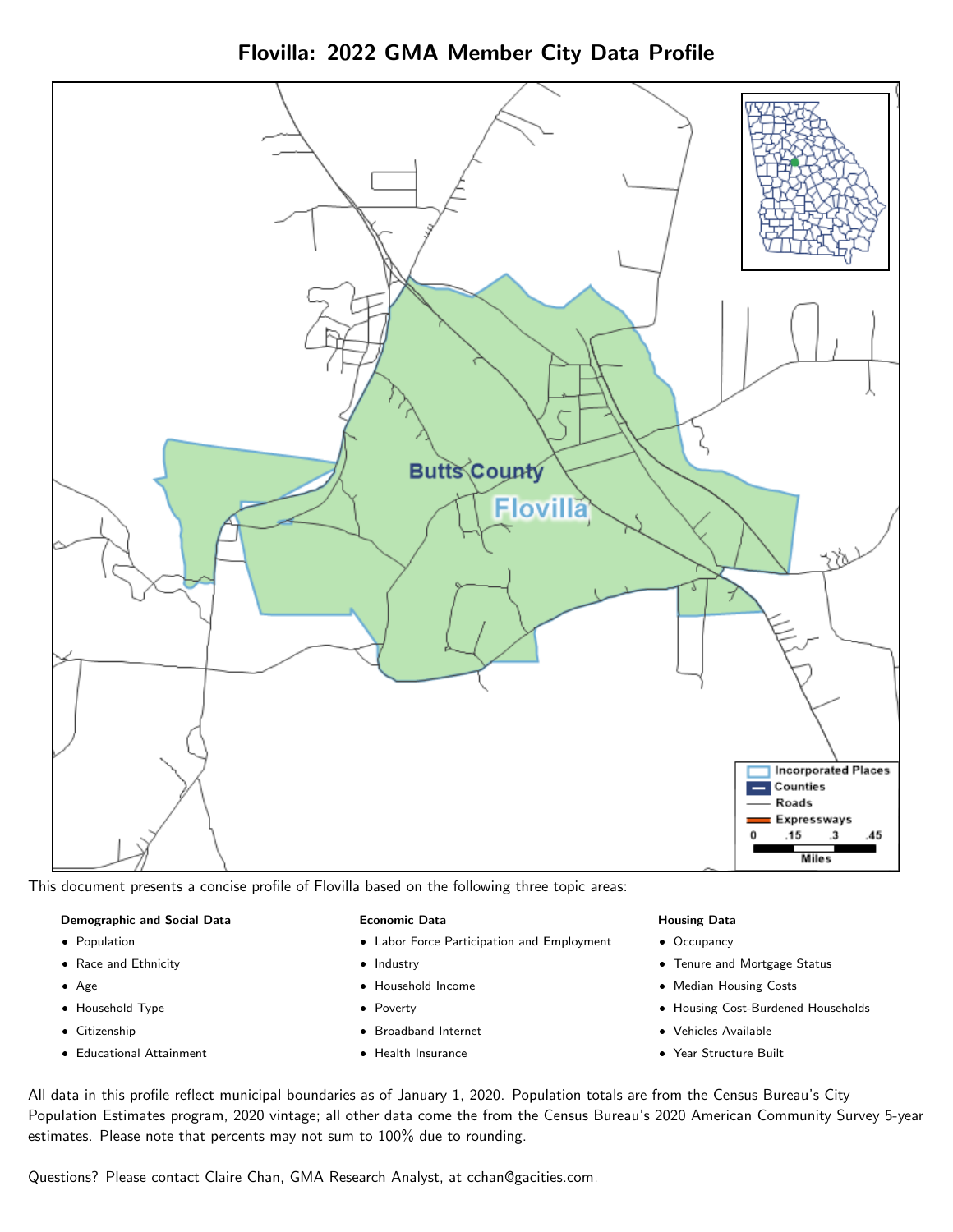# Flovilla: Demographic and Social



 $-4\%$  2% 0% 2% 4% 6% 8% 10% 12% Male **Female** 12% 10% 8% 6% 85 and over 80-84 75-79 70-74 65-69 60-64 55-59 50-54 45-49 40-44 35-39 30-34 25-29 20-24 15-19 10-14 5-9 Under 5

# **Citizenship**

Age



Source: American Community Survey, 2020 5-year estimates, table B05002 Source: American Community Survey, 2020 5-year estimates, table B15002

### Race and Ethnicity



Source: U.S. Census Bureau, City Population Estimates, 2020 vintage Source: American Community Survey, 2020 5-year estimates, table B03002

# Household Type



Source: American Community Survey, 2020 5-year estimates, table B01001 Source: American Community Survey, 2020 5-year estimates, table B11001

## Educational Attainment



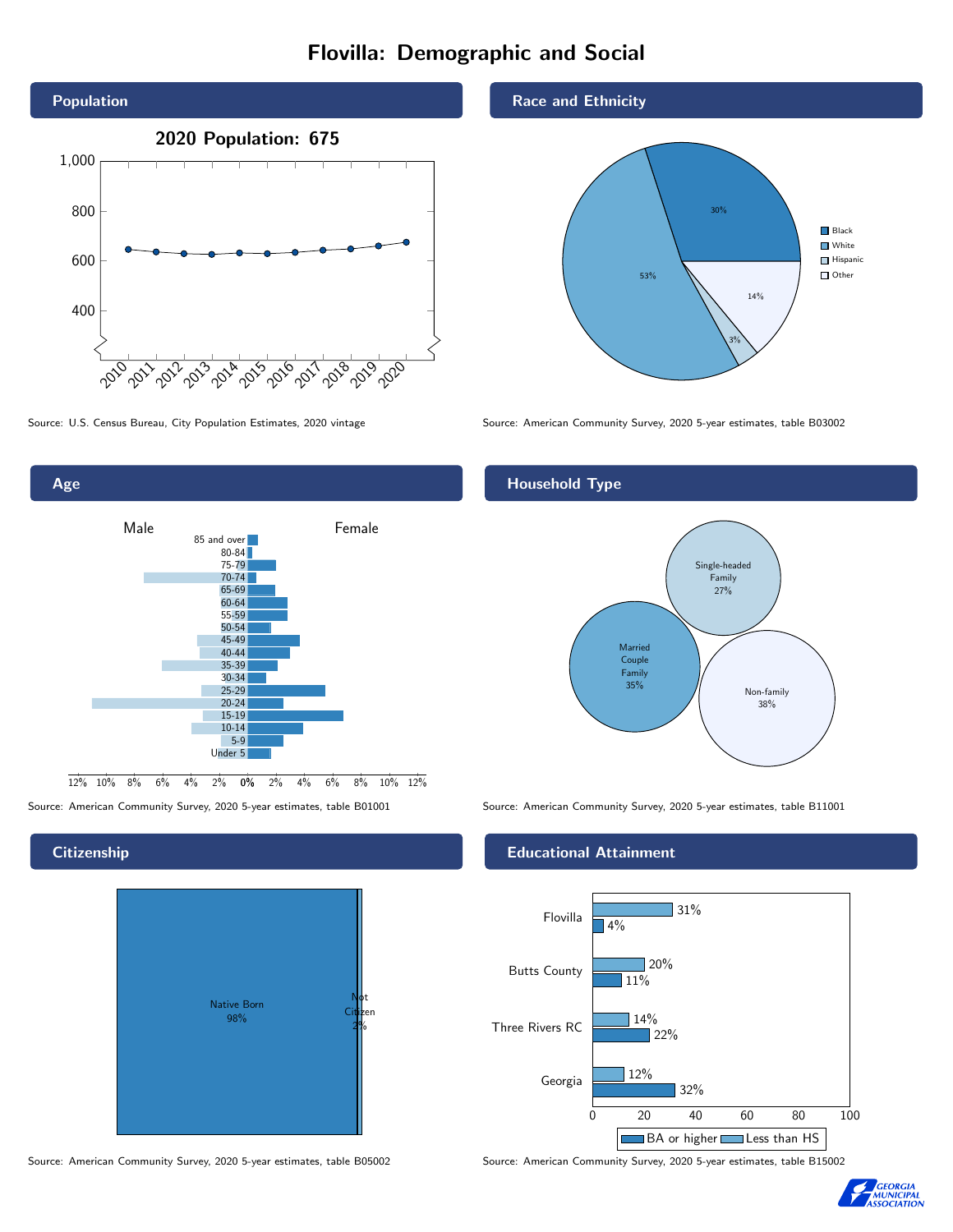# Flovilla: Economic



Source: American Community Survey, 2020 5-year estimates, table B23001 Note: Unemployment rate is based upon the civilian labor force.

# Industry

| Agriculture, forestry, fishing and hunting, and mining      | $0\%$ |
|-------------------------------------------------------------|-------|
| Construction                                                | 24%   |
| Manufacturing                                               | 13%   |
| <b>Wholesale Trade</b>                                      | 4%    |
| Retail Trade                                                | 3%    |
| Transportation and warehousing, and utilities               | 12%   |
| Information                                                 | $0\%$ |
| Finance and insurance, real estate, rental, leasing         | 2%    |
| Professional, scientific, mgt, administrative, waste mgt    | 9%    |
| Educational services, and health care and social assistance | 11%   |
| Arts, entertainment, recreation, accommodation, food        | 11%   |
| service                                                     |       |
| Other services, except public administration                | 5%    |
| Public administration                                       | 5%    |

Source: American Community Survey, 2020 5-year estimates, table C24030



Source: American Community Survey, 2020 5-year estimates, tables B19013 and B19025 Source: American Community Survey, 2020 5-year estimates, table B17010



Poverty



## Health Insurance



Source: American Community Survey, 2020 5-year estimates, table B28002 Source: American Community Survey, 2020 5-year estimates, table B18135